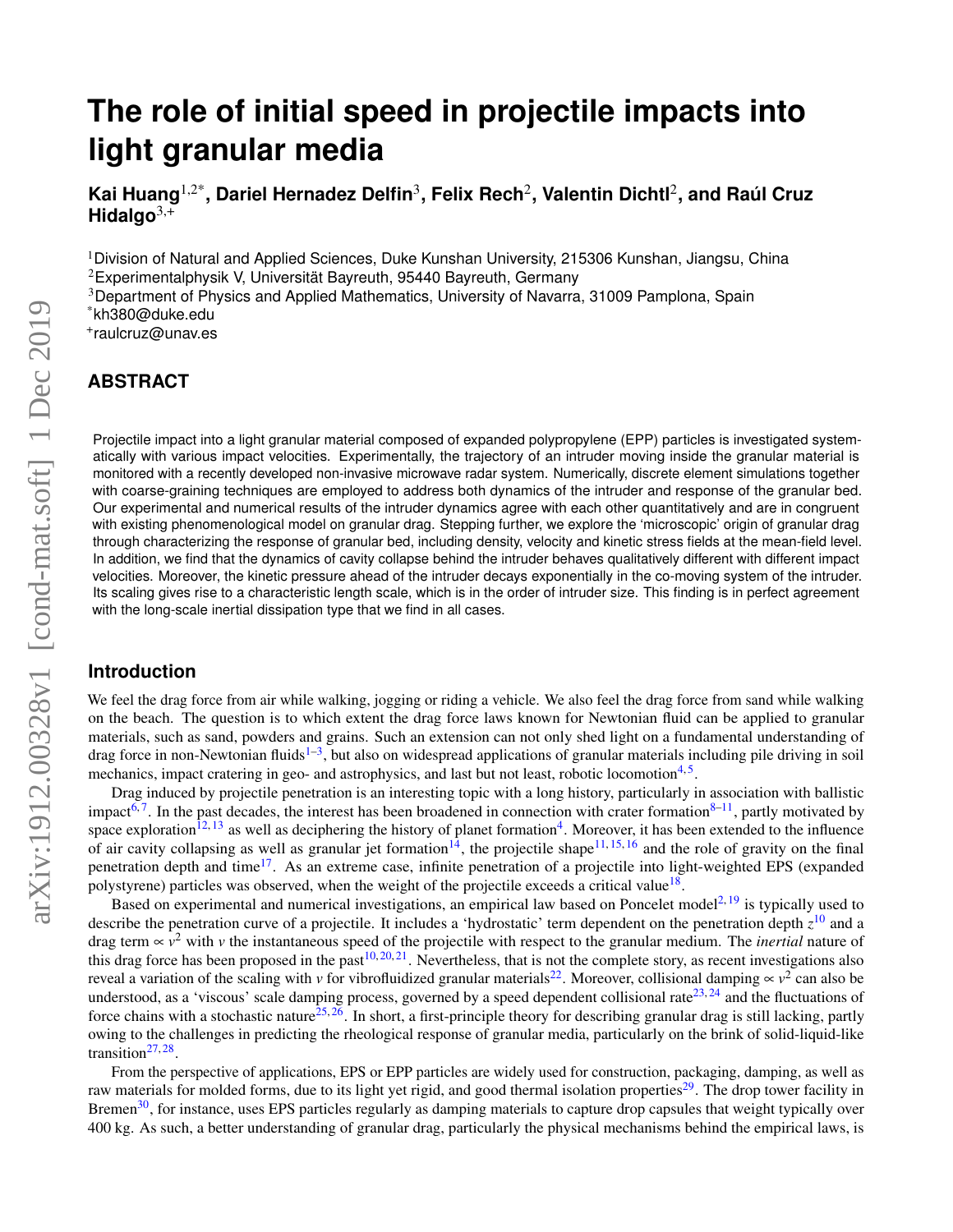<span id="page-1-0"></span>

**Figure 1.** (color online) Schematic of the radar tracking set-up viewing from the side. The radar system compares the relative distance between the transmission and receiving antennae (only one sketched here) to obtain the projectile trajectory inside the EPP particles, which are transparent to EM waves.

desirable.

Here, we employ a recently developed microwave radar system that 'sees' through granular particles and DEM (discrete element method) simulations<sup>[17](#page-13-3)</sup> to investigate the influence of the impact velocity on the drag force induced by light weighted EPP particles (Neopolen, P9255) with a mean diameter of 3 mm on a spherical projectile with a diameter  $D = 1$  cm. Experimentally, the position of the projectile is determined from the phase shift of 10 GHz electromagnetic waves travling from the transmission to the receiving antennae with a triangulation process<sup>[31](#page-13-17)</sup>, as sketched in Fig. [1.](#page-1-0) The experimental conditions, including the dimensions of the intruder, granular particles, the container, as well as the material properties of the particles, are followed in the numerical simulations, which allows us to explore the origin of granular drag through characterizing the response of granular particles at the mean-field level. The results suggest that, despite the order-of-magnitude difference in the kinetic stress and granular energy levels, the profiles of scaled kinetic stress viewed from the perspective of the projectile is surprisingly independent on the initial speed of the intruder  $v_i(0)$ . In another word, the kinetics of the projectile inside of a granular medium is pre-determined by the initial speed of the intruder  $v_i(0)$ .

## **Intruder dynamics**

We perform a systematic study of the intruder penetration dynamics at various initial impact speed ( $v_i = [0-2.3]$  m/s). Figs[.2](#page-2-0) and [3](#page-2-1) show the vertical position  $z(t)$  and speed  $v_i(t)$  of the intruder, obtained experimentally and numerically, respectively. For the experimental cases, the initial speed is estimated from a parabolic fit of the intruder trajectory before impact together with the initial falling height *H*. As noted, in all cases the intruder dynamics predicted numerically is in very good quantitative agreement with the experimental results and in line with previous findings $20,32-34$  $20,32-34$  $20,32-34$ .

In general, the intruder dynamics is predominately conditioned by the initial conditions. For all cases, the intruder penetrates into the medium, slowly decelerates until stops at a certain depth. For low impact speeds, there exists an initial accelerating phase as gravity exceeds granular drag at impact, instead of continuous deceleration as in the cases with high impact velocities. Quantitatively, the intruder movement along the gravity direction can be described using its translational equation of motion.

<span id="page-1-1"></span>
$$
m\frac{dv_i}{dt} = mg - \gamma v_i^2 - \kappa \lambda \left(1 - e^{-z/\lambda}\right),\tag{1}
$$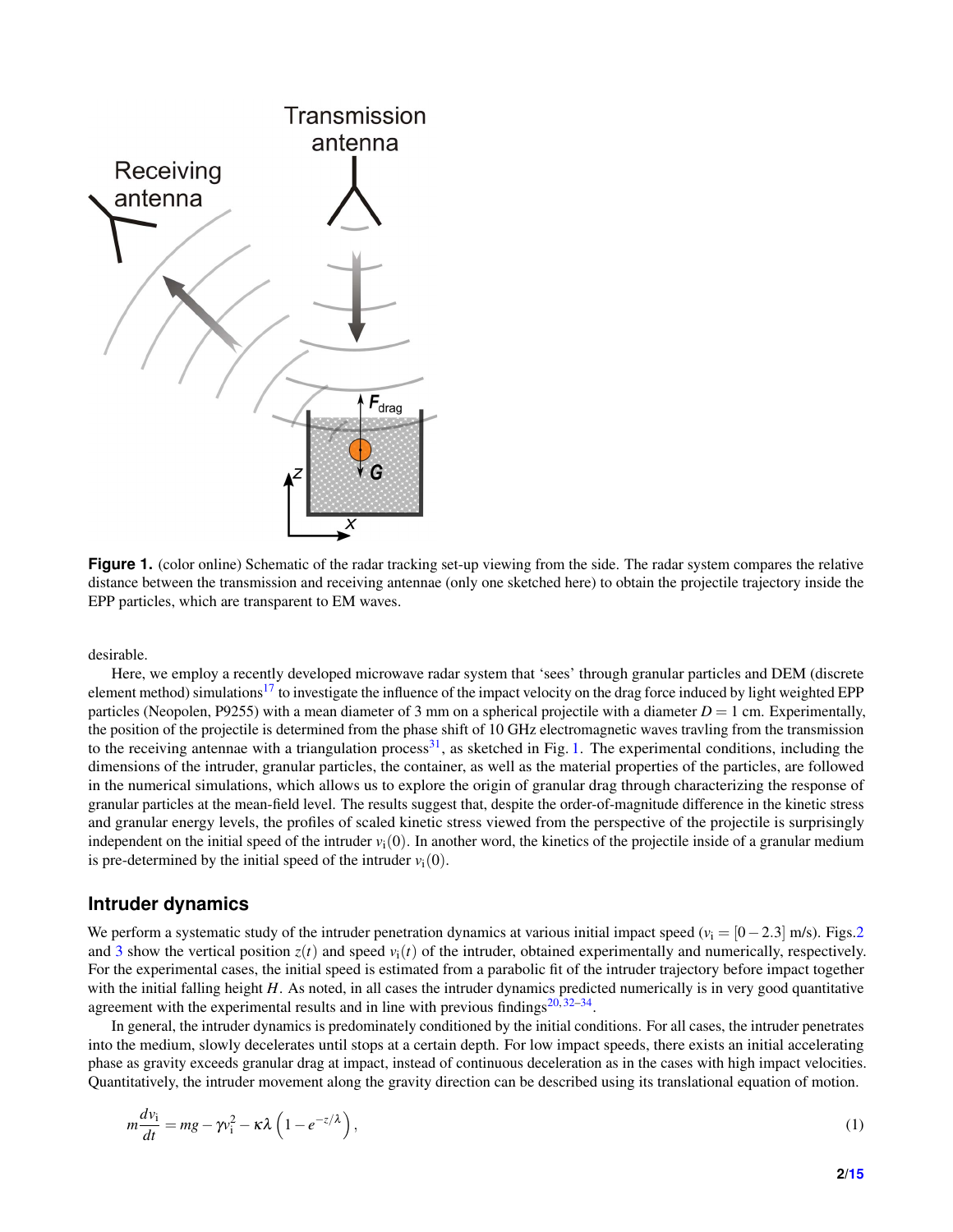<span id="page-2-0"></span>

**Figure 2.** Sample penetration curve  $z(t)$ ; experiment a) and simulation b). In both cases, the data is compared with the empirical model Eq.[\(1\)](#page-1-1).

<span id="page-2-1"></span>

**Figure 3.** Intruder velocity  $v_z(t)$ ; experiment a) and simulation b). In both cases, the data is compared with the empirical model Eq.[\(1\)](#page-1-1).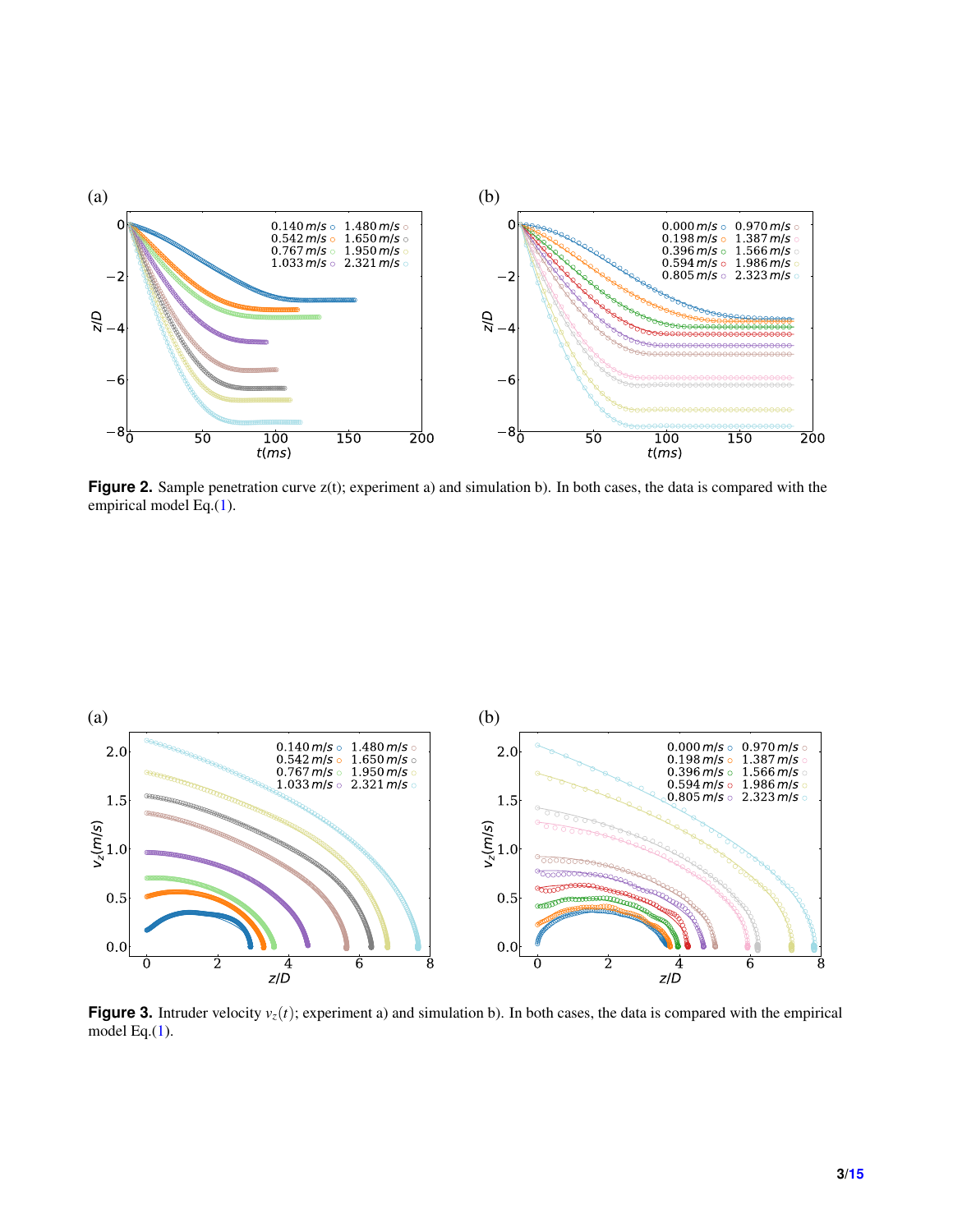<span id="page-3-0"></span>

**Figure 4.** The parameters of the empirical model γ and κ (see inset), obtained for different initial velocities of the intruder *v*(0). In both graphs, experimental and numerical values are shown for comparison.

which includes gravity  $mg$ , drag force and depth-dependent frictional terms with  $\gamma$ ,  $\kappa$  and  $\lambda$  phenomenological parameters. Following a previous investigation<sup>[20](#page-13-6)</sup>, the characteristic lenght scale  $\lambda$  is chosen to be the radius of the container 15*cm*, which is sufficiently large to avoid boundary effect. The frictional term is linear and scale-free for small penetration depths and it saturates to  $\kappa z$  for large scales<sup>[20,](#page-13-6)[33](#page-13-20)</sup>. In the past, several experimental works showed that the quadratic dependence in speed is sufficient to describe the mechanical energy dissipation of the intruder<sup>[20,](#page-13-6) [33](#page-13-20)</sup>. The energy dissipation from granular drag resembles an object moving in a fluid at high Reynolds number. The numerical solutions of Eq.[\(1\)](#page-1-1) is also included in Fig[.2](#page-2-0) and Fig[.3,](#page-2-1) for comparison in each case.

Nevertheless, we find the coefficient  $\gamma$  (see Fig[.4\)](#page-3-0) is not a material constant, but decays with increasing  $v_i(0)$  until it saturates at high impact speed. It suggests different mechanical response at low  $v_i$ , which arises presumably from different perturbation distance in comparison to impact at high *v*<sup>i</sup> . Assuming that the coefficient γ can be estimated from the momentum transfer,  $\gamma v_i^2 \propto A \rho_p \varphi v_i^2$  with *A* projected projectile area<sup>[33](#page-13-20)</sup>, there outcomes would suggest that the initial impact reduce notably the packing fraction  $\varphi$  of the granular bed. Indeed, this trend was found earlier, examining intruders in fluidized beds, using a up-flow air supply<sup>[11](#page-12-7)</sup>. In our experiment, however, we do not detect significant changes in volume fraction and, accordingly, our outcomes can not be explained following the same arguments. Moreover, we find the dependency of  $\kappa$  on the initial velocity is notably weaker<sup>[11](#page-12-7)</sup> (see inset in Fig[.4\)](#page-3-0). It is worth mention, that the intruder's trajectory Eq. [1](#page-1-1) has been also described, introducing a depth dependent  $\gamma$  in terms of its initial kinetic energy<sup>[35,](#page-13-21)[36](#page-13-22)</sup>.

In figure [5,](#page-4-0) we focus on the relation between the final penetration depth  $z_{max}$  and  $v_i(0)$ . As expected, the final depth increases with increasing initial speed (see Fig[.5a](#page-4-0)). In both experiment and simulations, we find a slightly non-linear response, which is more noticeable for low initial speed. It is important to mention that a linear dependency would be congruent with  $z_{max} \propto h^{1/2}$ , which was earlier reported and justified as a liquid-like viscous damping<sup>[9](#page-12-12)</sup>. On the other hand, the scaling  $z_{max} \propto h^{1/3}$  was also reported in the past<sup>[10,](#page-12-11) [33](#page-13-20)</sup> and explained as a complex inertial response of granular beds to impact. For a better comparison, in Figs. [5b](#page-4-0) and [5c](#page-4-0), we examine in log-log scale  $z_{max}$  vs  $h$  and  $z_{max}$  vs  $H = z_{max} + h$ , respectively. As noted, our outcome does not match accurately on any of the two options, but both experiments and simulations are closer to the  $z_{max} \propto H^{1/3}$  dependency, at least within the uncertainties.

### **Response of granular bed**

#### **Coarse-grained fields**

Continuum approaches are also useful, addressing the intruder dynamics and the macroscopic response of the granular bed $37$ . Here, a coarse-graining method<sup>[38–](#page-13-24)[41](#page-13-25)</sup> is also used to examine the local macroscopic responses of the granular bed, as the intruder moves through it. From the *DEM* data, we compute the macroscopic fields: volume fraction  $\varphi(\vec{r},t) = \rho(\vec{r},t)/\rho_{\rm p}$ , macroscopic velocity  $\vec{v}(r, z, t)$  and kinetic stress  $\sigma_k(r, z, t)$ .

In our analysis, we took advantages of the cylindrical symmetry of the system. So that, cylindrical coordinates are optimal to describe it, because the intruder gets into the media by the axis of the cylindrical container, approximately. Thus, we average the vertical and radial components for the studied magnitudes, within an azimuthal representative volume element with the same size. In Fig[.6](#page-6-0) and Fig[.7,](#page-7-0) outcomes are illustrated for two initial speeds of the intruder,  $v_i(0) = 0$  m/s and  $v_i(0) = 2.3$  m/s,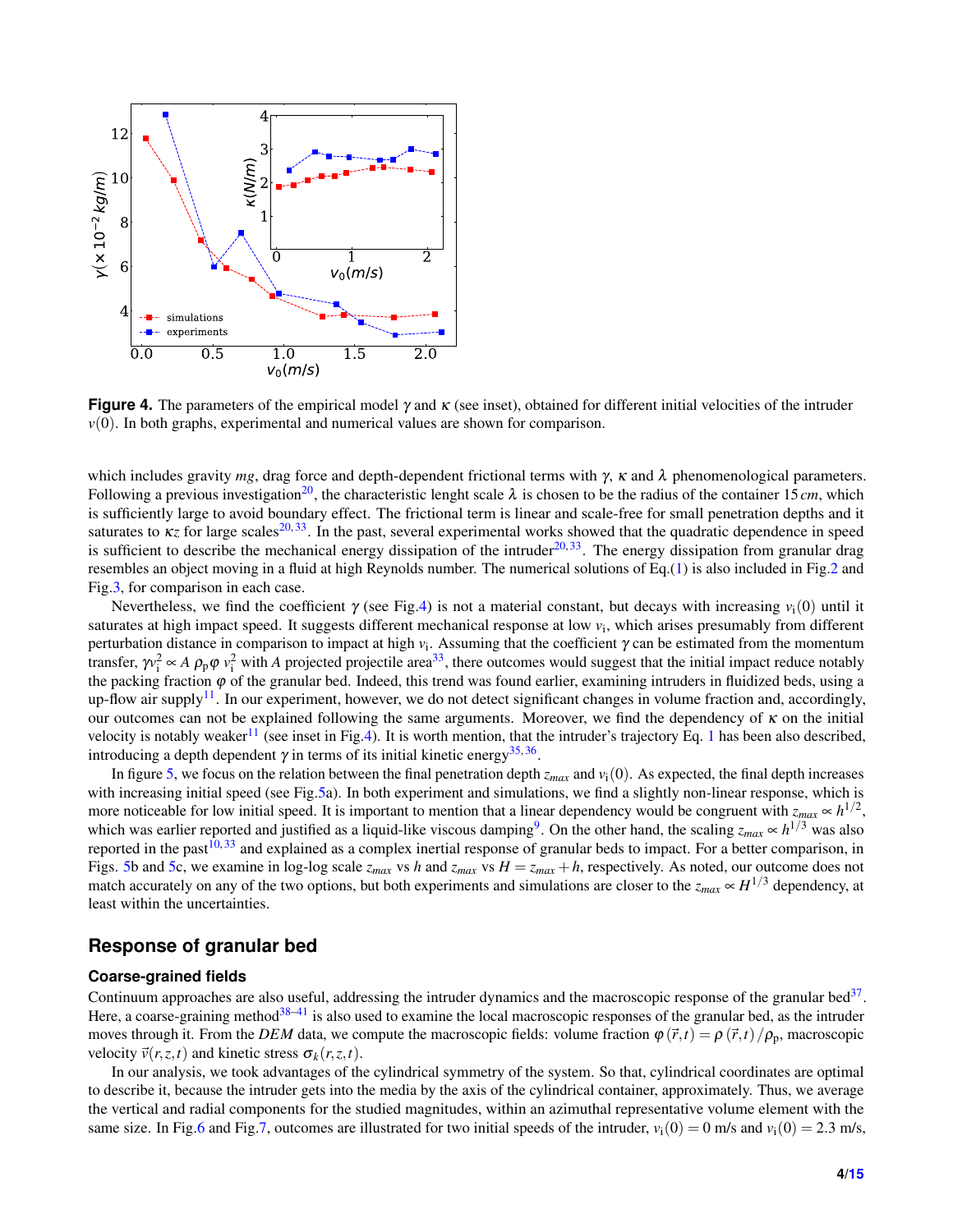<span id="page-4-0"></span>

**Figure 5.** Penetration depth as a function of the impact velocity (a); penetration depth as a function of the initial height respect to the surface *h* in log-log (b); penetration depth as a function of the initial height respect to the final position  $H = h + z_{max}$  in log-log (c). In all cases, experimental and numerical outcomes are illustrated for comparison.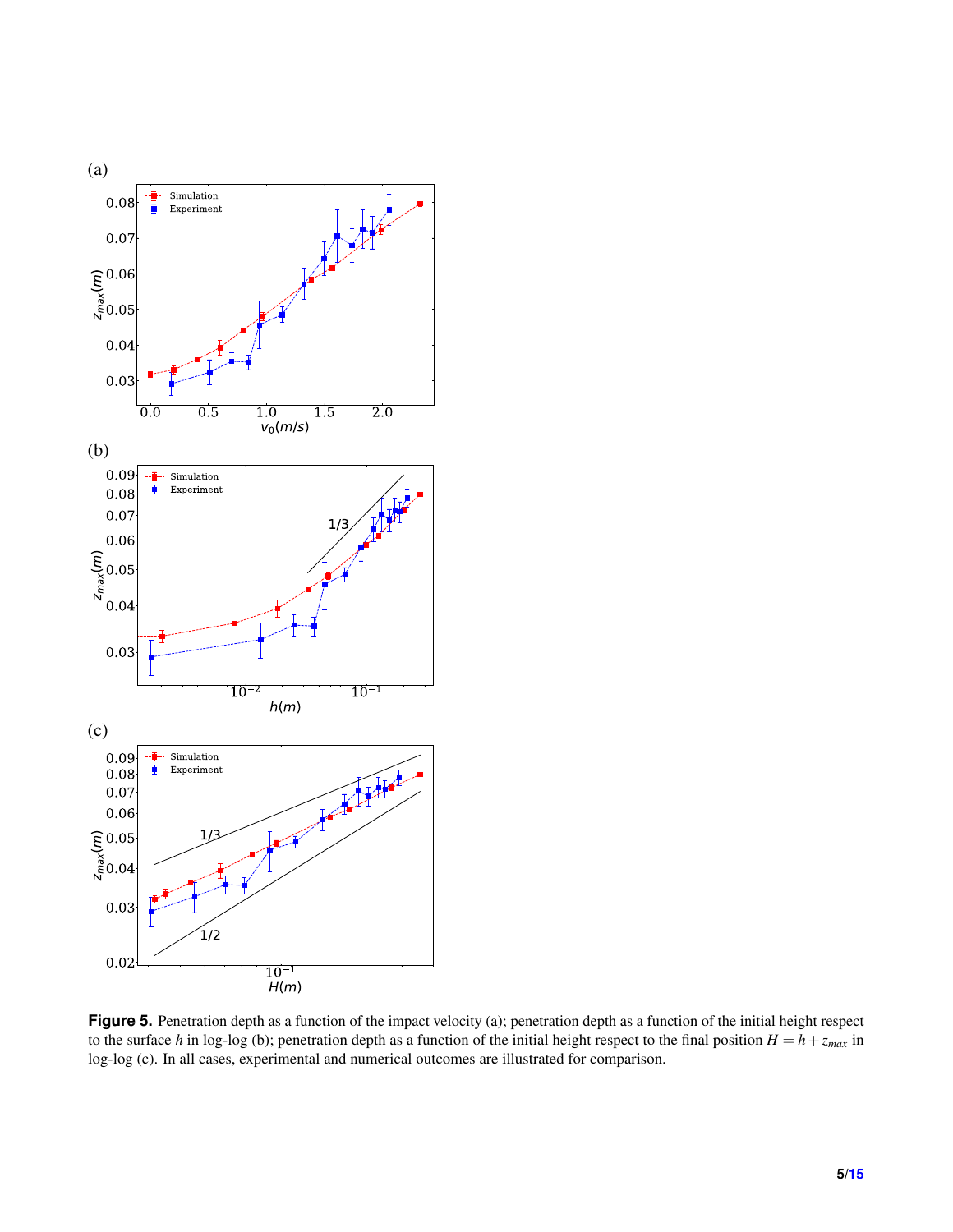respectively.

The coarse-graining methodology<sup>[38](#page-13-24)[–41](#page-13-25)</sup> allows us to reproduce the macroscopic volume fraction fields  $\varphi(\rho, z, t)$  at different times [see color maps in Fig. [6](#page-6-0) (row I) and Fig. [7](#page-7-0) (row I)] for two extreme initial speeds  $v_i(0) = 0$  and  $v_i(0) = 2.32m/s$ , respectively. Note, First, it is noticeable that the penetration process does not perturb significantly the macroscopic density, as the impact is more noticeable in the neighborhood of the intruder. Moreover, the fields allow visualizing the time evolution of the void cavity at different depths, as the intruder moves through the system. As noted, the impacting sphere creates a well-defined cavity, which first increases its size and suddenly collapses at a given time *t*c. Remarkably, the cavity shapes obtained in both cases are comparable with previous experiments using X-ray radio-graph $^{14,42,43}$  $^{14,42,43}$  $^{14,42,43}$  $^{14,42,43}$  $^{14,42,43}$ .

The second row in Figs. [6](#page-6-0) and [7](#page-7-0) illustrates the vertical velocity field  $v_z(\rho, z)$  during the penetration process, while the third row in both figures represents the radial velocity field  $v_\rho(\rho,z)$ . In general, the intruder notably perturbs the velocity fields of the granular bed, transmitting its mechanical energy through contacting particles over a certain distance. Interestingly, the field  $v_z(\rho, z)$  indicates that the existence of a shear band, which correlates with the development of the void cavity. While the intruder penetrates, it pushes away the particles below it towards the bottom and the radial direction of the container. When the intruder travels deep enough, the particles move back to fill the cavity. Interesting, the color-maps of  $v_z(\rho, z)$  (Figs. [6](#page-6-0) (row II) and Figs. [7](#page-7-0) (row II)) also show that, even from the beginning of the process, the intruder notably perturbs the region that is later accessed. Complementary, we quantify the percentage of mobilized contacts (contacts with  $F_t > \mu F_n$ ) in the bottom region of the intruder, after penetrating a distance of  $D/2$ , and obtaining approximately 4% for the case  $v_i(0) = 0$  and 15% for  $v_i(0) = 2.3$  *m/s*. These finding clearly indicates that the initial impact perturbs the system at large distances, enhancing its local plasticity and favoring further reordering events. As a result, the granular bed changes its macroscopic response, when varying the initial speed. The latter might explain that the coefficient  $\gamma$  (see Eq.[\(1\)](#page-1-1) intruder's dynamics) is not a material constant, despite the weak changes in macroscopic volume fraction.

Additionally, we also connect the particle local activity to the intruder deceleration, exploring the behavior of the kinetic stress  $\sigma^k(\rho, z)$ , which is the stress associated with velocity fluctuations (see the fourth row in Figs. [6](#page-6-0) and [7\)](#page-7-0). Note that momentum transfer as well as energy loss from inelastic collisions is closely associated with the deceleration trajectory of the intruder. This process is very heterogeneous and happens at a length scale comparable to the size of the intruder. The energy consumption rate due particle-particle collisions correlates with the strength of kinetic pressure  $p_k(\rho, z) = \text{Tr}(\sigma^k(\rho, z))$ . During the impact, it is noticeable the complex propagation of the local kinetic activity, which is quantified by values of the kinetic pressure. As expected, the magnitude of the local activity correlates with the magnitude of the impact velocity in the initial stage of penetration. For the cases with  $v_i(0) \neq 0$ , the impact immediately generates a fluidized region bellow the intruder where  $p_k(\rho, z)$  maximizes at a certain distance from the intruder. The kinetic stress decays as the intruder decelerates, and other local maximums arise. Interestingly, the time evolution of  $p_k(\rho, z)$  indicates that the strength and location of a maximum are invariant, in the reference system of the intruder. For the case of  $v_i(0) = 0$ , the fluidized region slowly develops as the intruder penetrates into the system. As the process happens, the general picture is very similar, even though the values of  $p_k(\rho, z)$  are one order of magnitude lower. In both cases, the disturbed region ahead of the intruder is on the order of *D*.

#### **Cavity collapse**

The computed volume fraction fields allow us to explore nature of void collapse through a quantitative analysis on its dynamics. With that aim, we compute a sequence of  $\phi(\rho, z)$  fields every millisecond. Subsequently, void profile  $R(z, t)$  is estimated using the definition  $\phi(\rho, z) > \phi_{\text{RCP}}/2$  for granular bulk. This definition is plausible given the value of coarse-graining scale  $w = r_p$ . Following this procedure, the void profile  $R(z,t)$  is extracted as a function of time, based on which the dynamics of the cavity radius  $h(t) = R(z_c, t)$ , the location  $z_c$  and time  $t_c$  of collapsing are identified.

In the past, the dynamics of the cavity collapse was experimentally accessed using X-Ray Tomography<sup>[14,](#page-13-0) [43](#page-14-2)</sup>. It was found that the evolution of the cavity radius  $h(t)$  was consistent with a power law  $h(t) = (t_c - t)^\alpha$ , where  $t_c$  is the collapsing time, and an exponent  $\alpha = 0.66$  was reported<sup>[43](#page-14-2)</sup>. Moreover, several groups have studied theoretically and experimentally the collapsing of air bubbles in liquids<sup>[44](#page-14-3)[–46](#page-14-4)</sup>. Furthermore, in void collapse due hydrostatic pressure, there are theoretical evidences supporting that the cavity radius should diminish as  $h(t) = (t_c - t)^{1/2}$ , resembling a Rayleigh-type singularity<sup>[46,](#page-14-4)[47](#page-14-5)</sup>.

In Fig. [8,](#page-8-0) the evolution of cavity radius  $h(t)$  is illustrated for two different impactor speeds. In general, we find that  $h(t)$ smoothly diminishes in the neighborhood of  $t_c$ , exhibiting a power law behavior  $h(t) = (t_c - t)^\alpha$  (see the insets in Fig. [8a](#page-8-0) and Fig. [8b](#page-8-0)). This behavior is very similar to the cavity collapse in the wake of an impacting disk on a fluid<sup>[47](#page-14-5)</sup>. Moreover, this power law controlled pitch-off was also encountered when a ball is dropped in sand $43$ . We find that the exponent characterizing the collapsing process notably differs depending on the initial speed impact. For the case,  $v_i(0) = 0$  a  $\alpha = 0.42$  is estimated, while a noticeable lower value  $\alpha = 0.32$  is found for  $v_i(0) = 2.3$  m/s. Thus, collapsing process gets slower as the initial speed gets larger, which might correlates with the amount of momentum transferred, the size of the perturbed zone and its corresponding dissipation time. It is important to remark, that in the case  $v_i(0) = 2.3$  m/s, the last accessible data point always deviates from this trend, because it is the result of the movement of individual particles.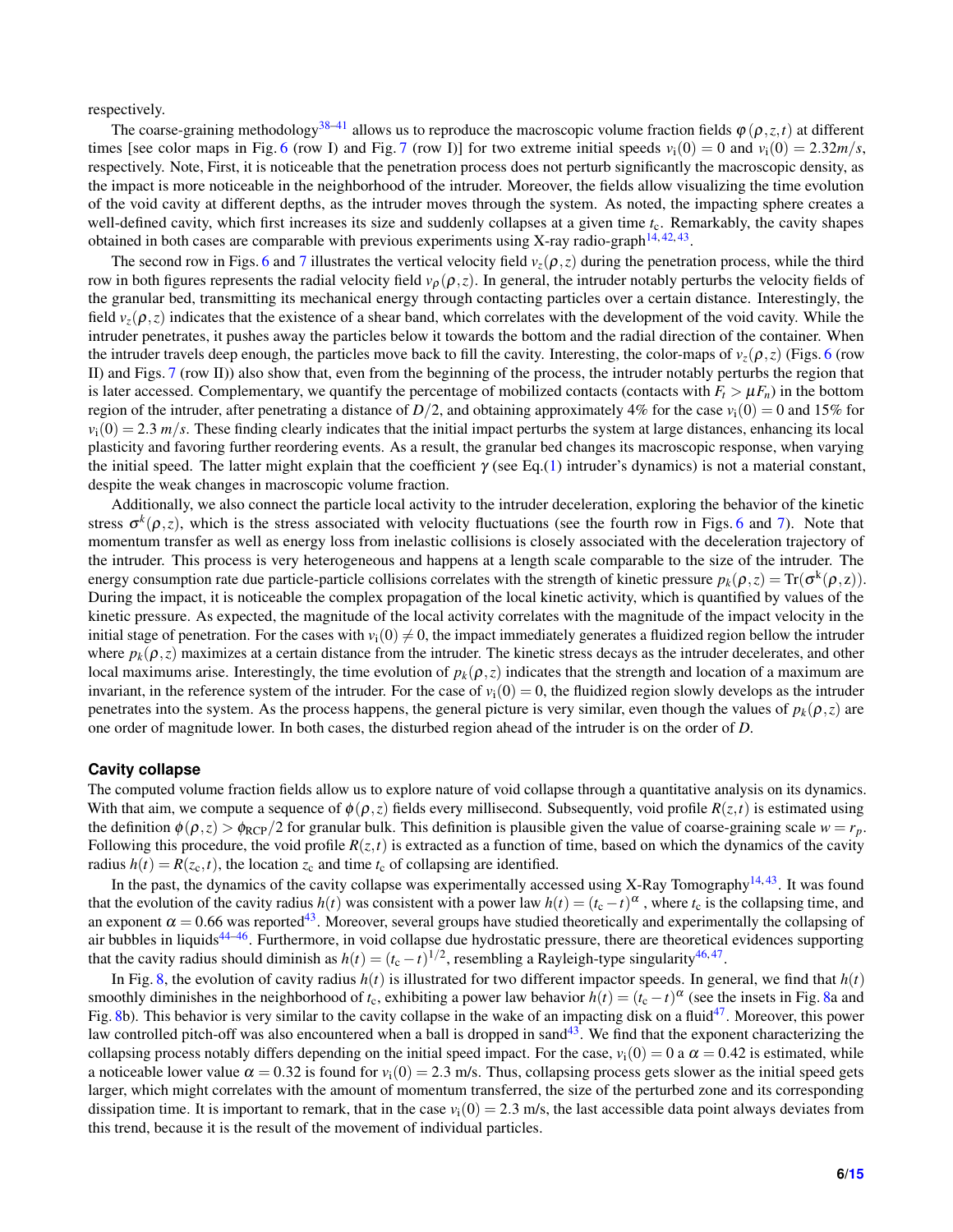<span id="page-6-0"></span>

**Figure 6.** Packing fraction field  $\varphi(\rho, z, t) = \rho(\rho, z, t) / \rho_p$  (row I), velocities fields (row II) vertical and (row III) radial; and kinetic pressure fields  $p_i$  (row IV), obtained for different times for a initial speed  $v_i(0) = 0$   $m/s$ . In computation, we use a truncated Gaussian coarse-graining function  $\phi(\vec{\mathcal{R}})$  with coarse-grained scale  $w = r_p$ .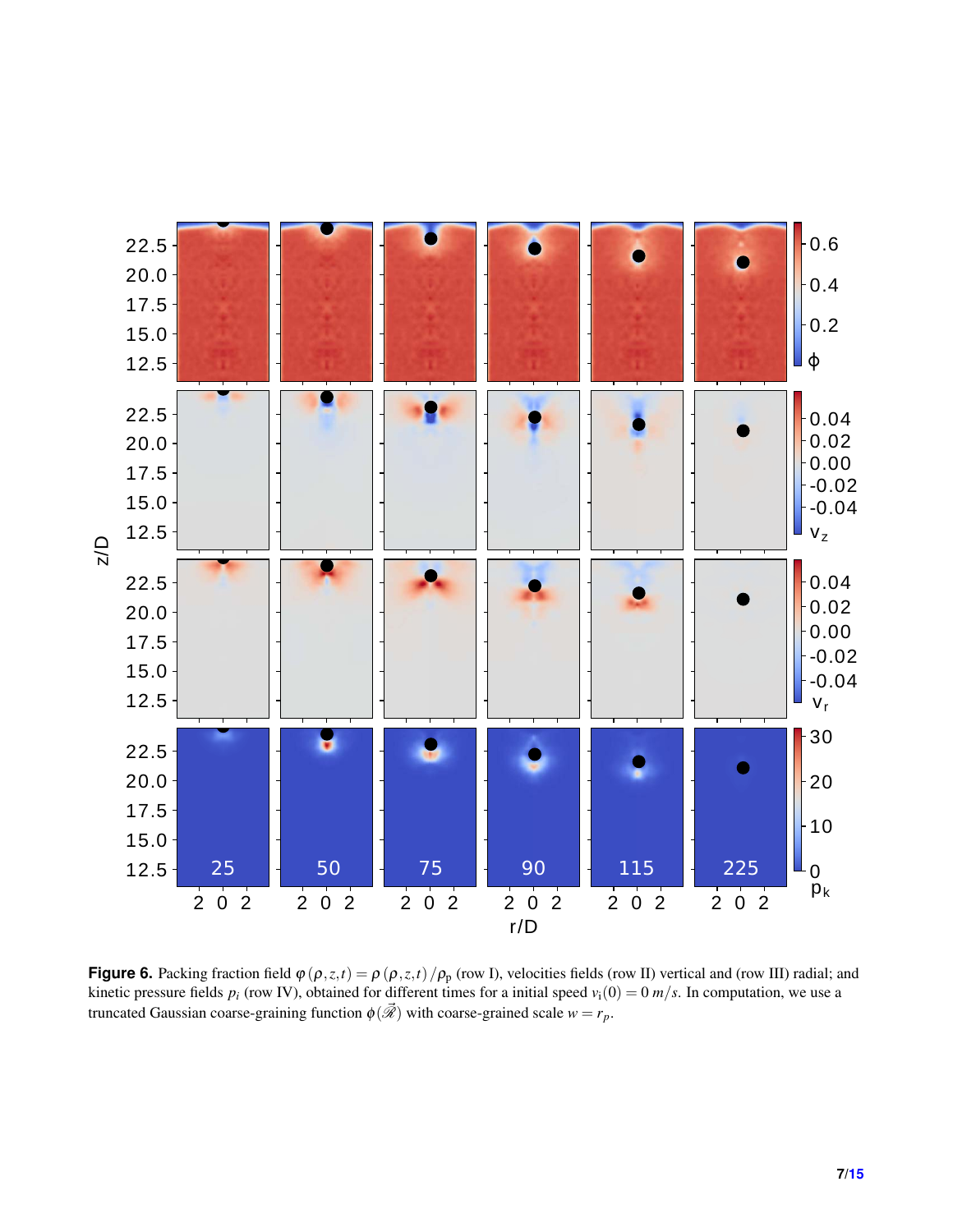<span id="page-7-0"></span>

**Figure 7.** Packing fraction field  $\varphi(\vec{r},t) = \rho(\vec{r},t)/\rho_p$  (row I), velocities fields (row II) vertical and (row III) radial; and kinetic pressure fields  $p_k$  (row IV), obtained for different times for initial a speed  $v_i(0) = 2.3$  m/s. The coarse-graining function  $\phi(\vec{\mathscr{R}})$ with  $w = r_p$  and color-map are the same as in Fig[.6](#page-6-0) for a better comparison.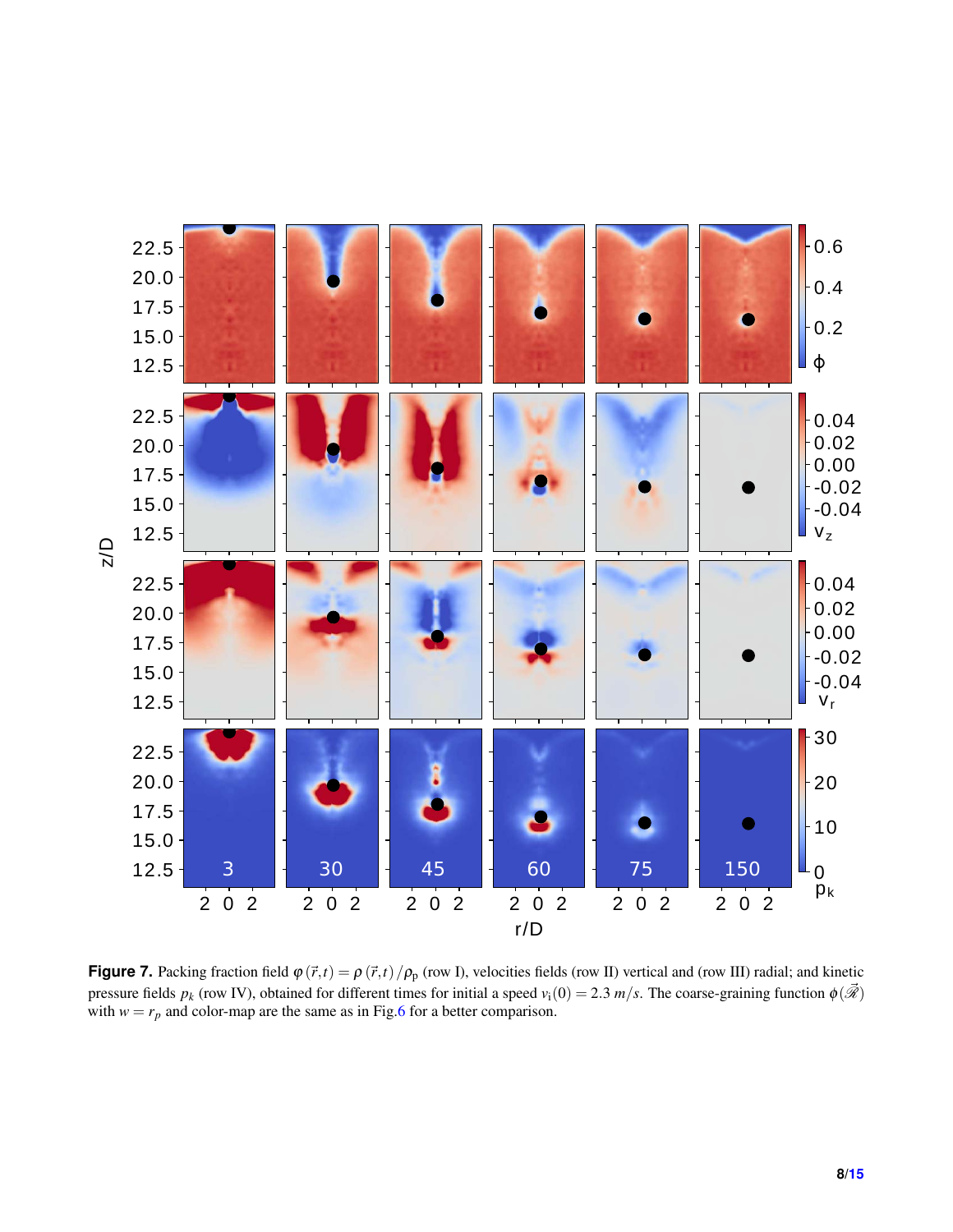6 Andrew Care and the 4  $\hbox{h}$  [mm]  $\hbox{ }$  $(t_c-t)^{0.42}$ h  $10<sup>1</sup>$ 2  $10^0\,$  $10^0$   $10^1$  $0<sub>0</sub>$ 0 5 10 15 20 25 30<br>  $(t_c - t)$  [ms] (b) 8 6 h[mm] 4  $(t_c-t)^{0.32}$ h  $10<sup>1</sup>$ 2  $10<sup>0</sup>$  $10^0$   $10^1$  $0_0$ 0 5 10 15 20<br>  $(t_c-t)[ms]$ 

<span id="page-8-0"></span>(a)

**Figure 8.** Evolution of the cavity radius  $h(t)$  towards collapsing, which occurs at  $t_c$  for the case of  $v_i(0) = 0$  (a) and  $v_i(0) = 2.3$  m/s (b), respectively. Different curves correspond to different realizations of intruder impacts at the same speed and initial packing density. In each case, the insets show the trend of the averaged data of *h*(*t*).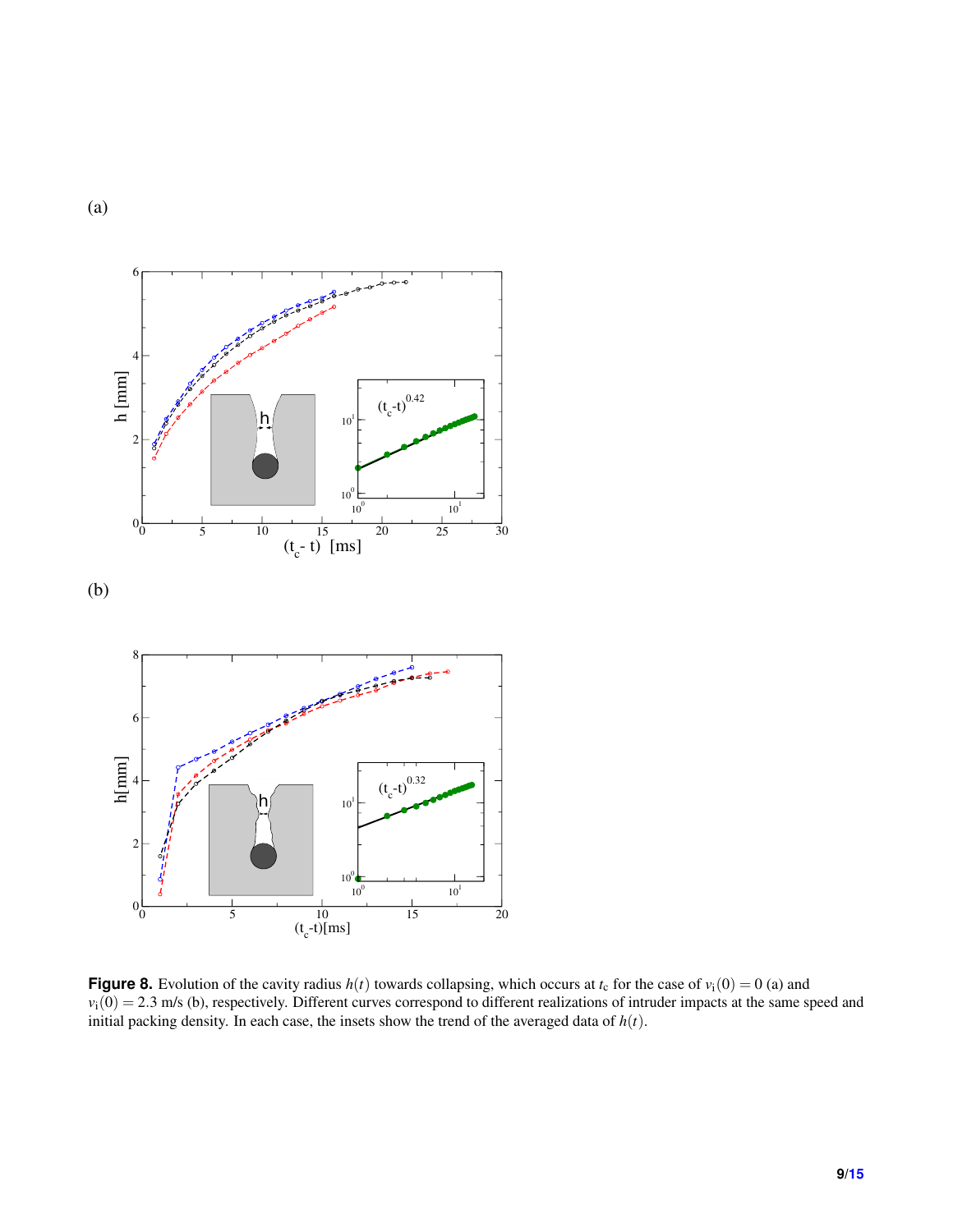#### **Characteristic length and time scales**

In order to quantify the characteristic length and time scales of collisional energy dissipation, we examine the kinetic pressure profile in the vertical direction. The averaged values  $\langle p_k(z) \rangle$  correspond to an average on a radial sector of  $\delta r = D$ , centered at the intruder location. Fig [9](#page-10-0) illustrates several results  $\langle p_k(z) \rangle$  corresponding to two initial intruder speeds and different times; Fig. [9a](#page-10-0) and Fig. [9b](#page-10-0),  $v_i(0) = 0$  and  $v_i(0) = 2.3$  m/s, respectively. For a better comparison, the spatial coordinates correspond to the mobile reference system at the intruder  $z' = (z - v_i t)$  and the values of kinetic pressure are re-scaled with their maximum values  $p_k^i$  (see insets of Fig. [9a](#page-10-0) and Fig. [9b](#page-10-0)), which is located in the neighborhood of the intruder. In general, the kinetic stress decays exponentially with the distance respect to the intruder location, regardless of the initial intruder velocity and time. Astonishingly, though the values of  $\langle p_k(z) \rangle$  differ in one order of magnitude, the characteristic length scale is practically the same in all cases and it is of order of *D*. In the past, a similar analysis was done for a 2D case<sup>[48](#page-14-6)</sup>; examining a scaled steady-state velocity field, which was found to decay exponentially, with a correlation length in the order of the particle size.

During the penetration process of an intruder in a granular bed with macroscopic mass density  $\rho$ , dissipation occurs due to inelastic collisions between grains. In order to build a continuous theoretical approach of this process<sup>[49](#page-14-7)</sup>, the starting point is the energy balance equation in terms of the granular temperature *T*, which written in the moving reference system of the intruder  $z' = z - v_z(t)t$  reads,

<span id="page-9-0"></span>
$$
\rho \frac{\partial T}{\partial t} - \rho v_i \nabla T = \sigma : \dot{\varepsilon} - \nabla \cdot q - \alpha_T T \tag{2}
$$

In equation [2,](#page-9-0) one can use the Fourier's law  $q = -\lambda_T \nabla T$  for the heat flux with diffusivity  $\lambda_T$ ; while  $\alpha_T T$  represents the collisional granular dissipation and  $\dot{\varepsilon}$  is the macroscopic shear rate. Moreover,  $\rho v_i \nabla T$  accounts for the convective heat transmission.

Interestingly, the data shown in Fig. [9a](#page-10-0) and Fig[.9b](#page-10-0) suggest the presence of a very slow diffusive-convective heat transmission scenario. In that conditions  $\dot{\varepsilon} \approx 0$  and equation [\(2\)](#page-9-0) in 1*D* reads as,

<span id="page-9-1"></span>
$$
-\lambda_T \frac{\partial^2 T}{\partial z'^2} + \rho v_i \frac{\partial T}{\partial z'} = \alpha_T T + \rho \frac{\partial T}{\partial t}
$$
\n(3)

Note that  $T(z',t) \cong T_0 e^{-\frac{t}{\tau}} e^{-\frac{z'}{\xi}}$  $\bar{\xi}$  is a solution of equation [\(3\)](#page-9-1), where  $T_0$  is the granular temperature at the surface of the intruder. Remark that  $\tau$  and  $\xi$  are the time and space characteristic values of the penetration process. Naively,  $\tau$  is in the order of the penetration time, and  $\xi$ , is the positive root of the characteristic equation  $\lambda_T \xi^2 - \rho v_i \xi + (\alpha_T + \rho/\tau)$ . From our data and assuming  $T(z') \cong p^k(z')$ , we find that the length scale of the energy dissipation  $\xi$  is practically constant  $\xi \approx \frac{2}{5}D$ . Interesting, this finding is in perfect agreement with the long-scale inertial dissipation type  $F_d = -\gamma v_i^2$  that we find in all cases. It is important to remark, however, that we find that the dissipation parameter γ decreases with increasing initial speed of the intruder. This fact correlates with the initial kinetic pressure that the intruder induces at impact, when mechanical energy is quickly transmitted through the granular bed by means of, e.g., shock waves<sup>[50,](#page-14-8)[51](#page-14-9)</sup>. Thus, right from the beginning the intruder perturbs the strong particle contacts on the force network, and enhances the plasticity of the system. Consequently, the system responses distinctively depending on the initial speed of the intruder. Finally, we note that the existence of a critical length scale ahead of a projectile was also observed in previous investigations on projectile impact on dust agglomerates for understanding the evolution of protoplanetesimal<sup>[52,](#page-14-10)[53](#page-14-11)</sup>. The authors also showed, based on dimensional analysis, that the characteristic length scale in the system should be directly related to the projectile size. Stepping further, our results show the length scale remains the same, when changing the projectile initial speed and; *i.e.* the amount of energy transmitted by projectile to the surrounding particles.

### **Conclusions and outlook**

To summarize, we study experimentally and numerically the penetration of a spherical intruder in a granular bed at various impact velocities using radar particle tracking in experiments and coarse-graining techniques in simulations. The dynamics of the intruder is numerically reproduced and the obtained trajectories are in very good agreement with a well-accepted phenomenological model. However, the obtained coefficient of the inertial drag term, which is  $\propto v_i^2$ , is not a material property, but deviates from a constant value as the initial speed decreases to zero. The latter raises the question of what determines the nature of granular drag. To explain this, we compute the relevant macroscopic fields of the granular bed (volume fraction, macroscopic velocity and the kinetic stress tensor) by means of coarse-graining techniques. Our results show that the intruder perturbs the granular bed even at very long distances, although notable changes in volume fraction are not detected. Further analysis of the cavity collapse behind the intruder reveals a power law diminishes of the neck radius  $h(t)$ , with an exponent depending on the initial impact speed. Moreover, the kinetic pressure profiles  $p^k(z')$  in the co-moving frame of the intruder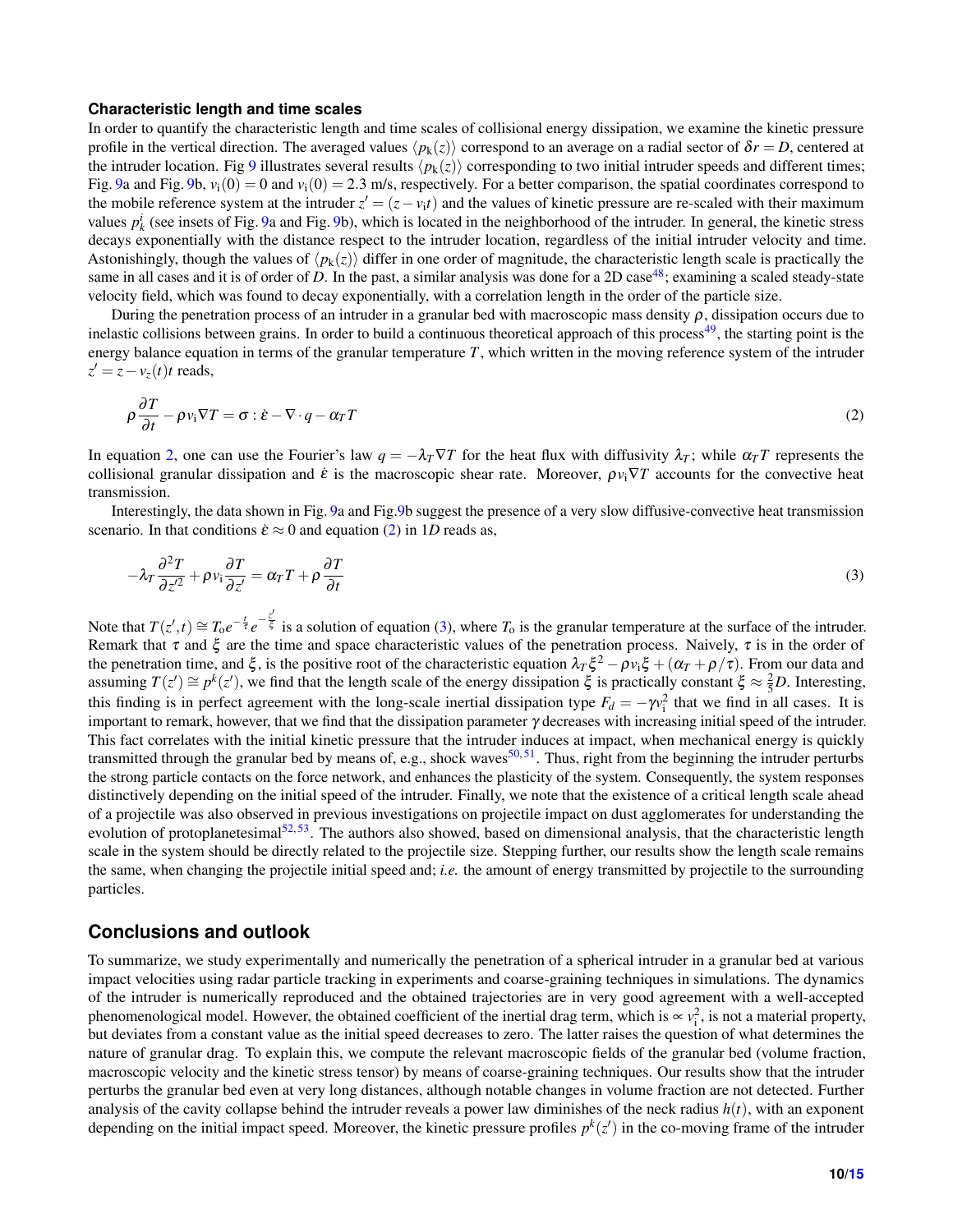<span id="page-10-0"></span>

**Figure 9.** Kinetic pressure profiles  $p_k(z)$ , obtained in the moving system of the intruder  $z' = z - v_i t$ . a) shows the case  $v_i(0) = 0$  and b) the case  $v_i(0) = 2.3$  m/s. In all cases, the data values are re-scaled with their maximum values  $p_k^i$  (see insets), which is located in the neighborhood of the intruder.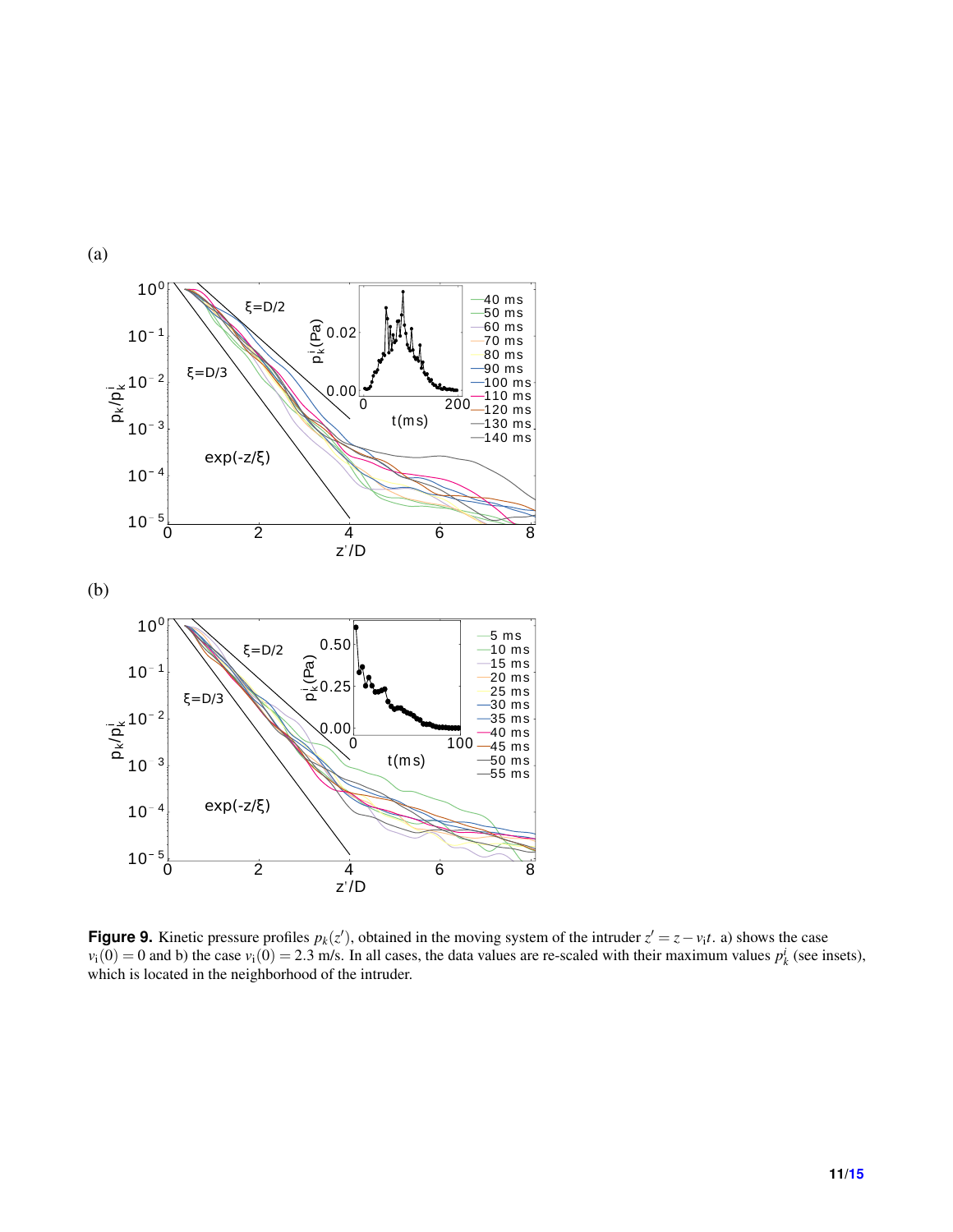decays always exponentially with the distance to the intruder z', and the characteristic length is practically independent of the initial speed of the intruder. Analytic arguments show that this result indicates a very slow diffusive-convective collisionalenergy transmission within the granular bed. In the future, further investigations on how gravity influences granular drag shall be carried out by means of oblique impacts as well as microgravity experiments.

## **Method**

#### **Experimental set-up**

As illustrated in Fig. [1,](#page-1-0) the transmission horn antenna emits a 10 GHz electromagnetic (EM) wave into the free space, while a spherical projectile moves following an unknown trajectory. As the dielectric constant of styrofoam particles is very close to air, the granular bed is practically transparent to EM waves. Thus, the mobility of the target with respect to each receiving (Rx) antenna is obtained from the phase shift between the received signal and the emitted one. Finally, a coordinate transformation allows reconstructing the trajectory of the projectile accurately. Moreover, given the analog nature of the radar system output, an extremely high temporal resolution is also achieved. The limitation of the temporal signal only arises from the analogdigital (AD) converter. For the normal penetration processes studied in the current investigation, we use an AD converter (NI-DAQ6015) up to 200 kHz. Furthermore, the non-invasive nature and the high temporal resolution, make this technique suitable for monitoring the trajectory of spherical and non-spherical projectiles in three dimensions (3D). More details on the radar system as well as its advantages and disadvantages in comparison to other particle imaging techniques can be found  $in<sup>31, 54</sup>$  $in<sup>31, 54</sup>$  $in<sup>31, 54</sup>$  $in<sup>31, 54</sup>$  $in<sup>31, 54</sup>$  and<sup>[55](#page-14-13)</sup>, respectively.

In the experimental set-up, a steel ball with a radius of  $R = 0.5$  cm is held by a styrofoam holder at various initial falling height *H*. By gently pulling a thin thread that wrapped around the sphere, we allow the sphere to fall freely with minimized horizontal and angular velocities. The granular sample is composed of EPP particles (Neopolen, P9255) with a slightly ellipsoidal shape and a mean radius of  $r_p = 1.5$  mm, filled into a cylindrical container made of Styrofoam, which is also transparent to EM waves. The radius of the container is  $R_c = 15$  cm and the filling height is 23 cm, sufficiently deep to avoid the influence from the side wall. The radar system starts shortly before the projectile release until its final resting state. It operates with a power of 1 W with the capability of tracking the projectile at a distance of  $\sim 1.5$  m with a field of view of  $\sim 30$  cm.

#### **DEM and Coarse-Graining Methodology**

We use discrete element modeling (DEM)<sup>[56](#page-14-14)</sup>, describing a spherical intruder sinking into a granular bed composed of spherical particles. The implementation is a hybrid *CPU*/*GPU* algorithm that allows us to efficiently evaluate the dynamics of several hundred thousand particles<sup>[57,](#page-14-15)[58](#page-14-16)</sup>. We initiate each simulation by generating a random packing of polydisperse spheres with radius  $r_p = 1.5$  mm, confined in a cylindrical container of radius  $R_c$  with packing fraction  $\phi = 0.63 \pm 0.02$ . The spherical intruder is released from the free granular surface with a given initial velocity, the range of which matches that in the experiments.

The *DEM* algorithm computes the movement of each particle  $i = 1...N$  for the three translational degrees of freedom, and the rotational movement is described by a quaternion formalism. The interaction force between particle *i* and particle *j*, is composed of normal and tangential components

$$
\vec{F}_{ij} = \vec{F}_{ij}^n + \vec{F}_{ij}^t. \tag{4}
$$

Given the particles normal overlap  $\delta_n$  and the tangential relative displacement  $\vec{\xi}$ , it reads as,

$$
\vec{F}_{ij} = (k_n \delta_n + \gamma_n v_r^n) \times \hat{n} + (k_i \xi + \gamma_i v_r^t) \times \hat{t},\tag{5}
$$

Here we used a Hertz–Mindlin model<sup>[56](#page-14-14)</sup>,  $k_n = \frac{4}{3}Y$ √  $R_e \delta_n$  and  $k_t = 8G$ √  $R_e \delta_n$ ,  $R_e$  is the equivalent radius and *Y* and *G* are the equivalent Young's and shear modulus, respectively. Moreover,  $\gamma_n = 2\sqrt{\frac{5}{6}}\beta$  $\sqrt{S_n m^*}$  and  $\gamma_t = 2\sqrt{\frac{5}{6}}\beta$  $\sqrt{S_t m^*}$ , where  $S_n = 2Y$ √  $R\delta_n$ ,  $S_t = 8G$ √  $\overline{R\delta_n}$ ,  $m^* = \frac{m_i + m_j}{m_i m_j}$  $\frac{m_i + m_j}{m_i m_j}$  and  $\beta = \frac{\ln(e_n)}{\sqrt{\ln^2(e_n)}}$  $\frac{\ln(e_n)}{\ln^2(e_n)+\pi^2}$ . *e<sub>n</sub>* is the normal restitution coefficient of the particles. The tangential relative displacement  $\vec{\xi}$  is kept orthogonal to the normal vector and it is truncated as necessary to satisfy the Coulomb constraint  $|\vec{F}_{ij}^t| < \mu |\vec{F}_{ij}^n|$ , where  $\mu$  is the friction coefficient.

In all the simulations presented here, the system is composed of  $N = 180864$  particles, the used contact parameters correspond approximately to particles with a Young's modulus  $Y = 800$  kPa  $(G = Y/10)$ , density  $\rho_p = 92.0$  kg/m<sup>3</sup> and normal restitution coefficient  $e_n = 0.4$ . The intruder radius is  $R = 0.005$  *m* and density  $\rho = 7800$  kg/m<sup>3</sup>. The particle-wall interaction is modeled using the the same collision parameters used for particle–particle interaction. The parameters are chosen to match the experimental conditions.

Besides the time evolution of the intruder, the simulation data also provides the position and velocities of all the particles of the bed, during the entire impact process. Thus, in order to explore the macroscopic response of the system a coarse-graining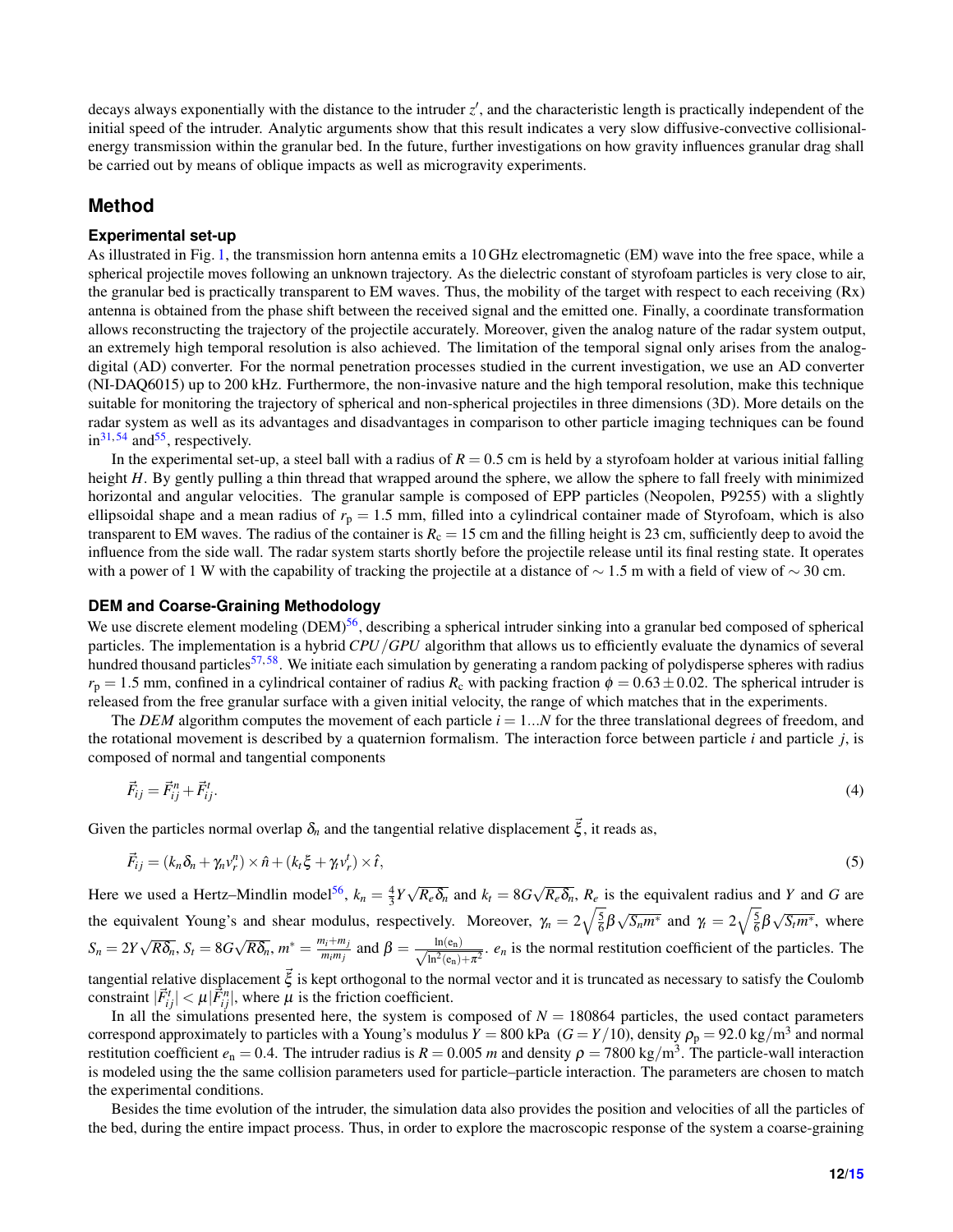methodology is also used<sup>[38](#page-13-24)[–40](#page-13-26)</sup>. As a result, the local response of the granular bed, as the intruder moves through it is addressed in detail, through the macroscopic fields of volume fraction  $\phi(\rho, z)$ , particle velocity  $\vec{v}(\rho, z)$  and kinetic stress  $\sigma_k(\rho, z)$ .

According to<sup>[38](#page-13-24)[–40](#page-13-26)</sup>, the macroscopic mass density of a granular flow,  $\rho(\vec{r})$ , at time *t* is defined by

<span id="page-12-13"></span>
$$
\rho\left(\vec{r},t\right) = \sum_{i=1}^{N} m_i \phi\left(\vec{r} - \vec{r}_i(t)\right) \tag{6}
$$

where the sum runs over all the particles within the system and  $\phi(\vec{r} - \vec{r}_i(t))$  is an integrable coarse-graining function. We use a truncated Gaussian coarse-graining function  $\phi(\vec{\mathscr{R}}) = A_w e^{-(|\mathscr{R}|/2w)^2}$  with cutoff  $r_c = 4w$  where the value of *w* defines the coarse-grained scale. The value of  $A_w$  is computed guarantying the normalization condition. From Eq.[\(6\)](#page-12-13), the volume fraction field is  $\varphi(\vec{r},t) = \rho(\vec{r},t)/\rho_{\text{n}}$ .

On the other hand, the coarse grained momentum density function  $P(\vec{r},t)$  is defined by

$$
\vec{P}(\vec{r},t) = \sum_{i=1}^{N} m_i \vec{v}_i \phi \left( \vec{r} - \vec{r}_i(t) \right),\tag{7}
$$

where the  $\vec{v}_i$  represent the velocity of particle *i*. The macroscopic velocity field  $\vec{V}(\vec{r},t)$  is then defined as the ratio of momentum and density fields,

$$
\vec{V}(\vec{r},t) = \vec{P}(\vec{r},t)/\rho(\vec{r},t). \tag{8}
$$

Additionally, the propagation of the kinetic activity in the particle bed is quantified by values of the kinetic stress tensor, which reads,

$$
\sigma^{\mathbf{k}}\left(\vec{r},t\right) = \sum_{i=1}^{N} m_i \vec{v}_i' \otimes \vec{v}_i' \phi\left(\vec{r} - \vec{r}_i(t)\right),\tag{9}
$$

where  $\vec{v}'_i$  is fluctuation of the velocity of particle *i*, respect to the mean field  $\vec{v}'_i(t, \vec{r}) = \vec{v}_i(t) - \vec{V}(\vec{r}, t)$ .

It is generally accepted that the trace of kinetic stress tensor (kinetic pressure) is proportional to the granular temperature. Thus, it represents a measurement of the grain fluctuations respect to the mean velocity field. That's why it can be used to examine the propagation of the kinetic activity as the intruder moves through it.

#### **References**

- <span id="page-12-0"></span>1. Chhabra, R. P. *Bubbles, Drops, and Particles in Non-Newtonian Fluids, Second Edition* (CRC Press, 2006). Google-Books-ID: ekIrBgAAQBAJ.
- <span id="page-12-10"></span>2. Katsuragi, H. *Physics of Soft Impact and Cratering*, vol. 910 of *Lecture Notes in Physics* (Springer Japan, Tokyo, 2016).
- <span id="page-12-1"></span>3. van der Meer, D. Impact on Granular Beds. *Annual Review of Fluid Mechanics* 49, 463–484 (2017).
- <span id="page-12-2"></span>4. Ruiz-Suarez, J. C. Penetration of projectiles into granular targets. *Reports on Progress in Physics* 76, 066601 (2013).
- <span id="page-12-3"></span>5. Hosoi, A. & Goldman, D. I. Beneath Our Feet: Strategies for Locomotion in Granular Media. *Annual Review of Fluid Mechanics* 47, 431–453 (2015).
- <span id="page-12-4"></span>6. Robins, B. *New Principles of Gunnery* (London, 1742).
- <span id="page-12-5"></span>7. Poncelet, J. V. *Cours de Mecanique Industrielle ´* (Paris, 1829).
- <span id="page-12-6"></span>8. Uehara, J. S., Ambroso, M. A., Ojha, R. P. & Durian, D. J. Low-Speed Impact Craters in Loose Granular Media. *Physical Review Letters* 90, 194301 (2003).
- <span id="page-12-12"></span>9. de Bruyn, J. R. & Walsh, A. M. Penetration of spheres into loose granular media. *Canadian Journal of Physics* 82, 439–446 (2004).
- <span id="page-12-11"></span>10. Katsuragi, H. & Durian, D. J. Unified force law for granular impact cratering. *Nature Physics* 3, 420–423 (2007).
- <span id="page-12-7"></span>11. Brzinski III, T. A., Mayor, P. & Durian, D. J. Depth-Dependent Resistance of Granular Media to Vertical Penetration. *Physical Review Letters* 111, 168002 (2013).
- <span id="page-12-8"></span>12. Colaprete, A. *et al.* Detection of Water in the LCROSS Ejecta Plume. *Science* 330, 463–468 (2010).
- <span id="page-12-9"></span>13. Shinbrot, T., Sabuwala, T., Siu, T., Vivar Lazo, M. & Chakraborty, P. Size Sorting on the Rubble-Pile Asteroid Itokawa. *Physical Review Letters* 118, 111101 (2017).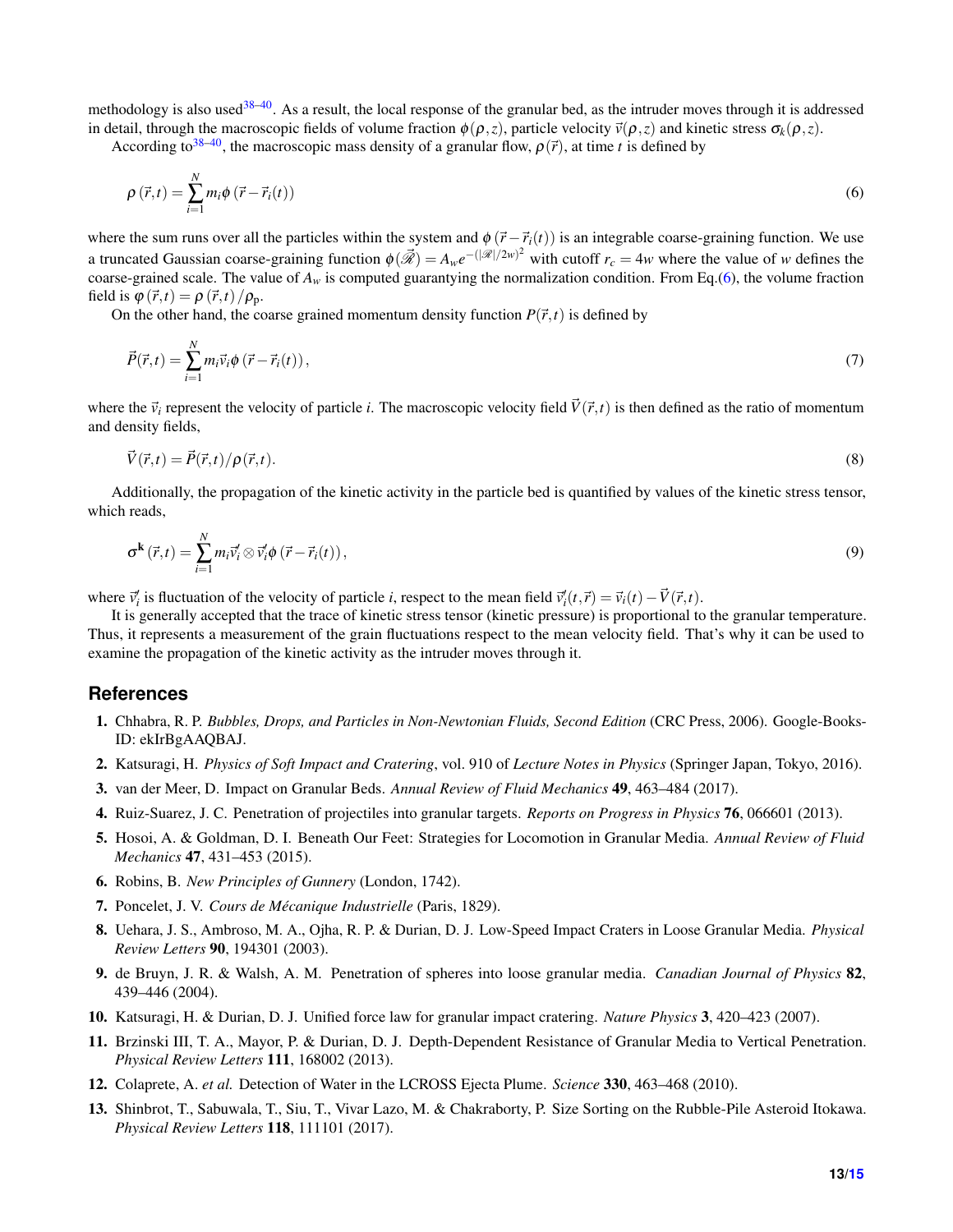- <span id="page-13-0"></span>14. Royer, J. R. *et al.* Formation of granular jets observed by high-speed x-ray radiography. *Nature Physics* 1, 164–167 (2005).
- <span id="page-13-1"></span>15. Askari, H. & Kamrin, K. Intrusion rheology in grains and other flowableA materials. ˆ *Nature Materials* 25, 1274 (2016).
- <span id="page-13-2"></span>16. Kang, W., Feng, Y., Liu, C. & Blumenfeld, R. Archimedes's law explains penetration of solids into granular media. *Nature Communications* 9, 1101 (2018).
- <span id="page-13-3"></span>17. Altshuler, E. *et al.* Settling into dry granular media in different gravities. *Geophysical Research Letters* 41, 3032–3037 (2014).
- <span id="page-13-4"></span>18. Pacheco-Vazquez, F. & Ruiz-Suarez, J. Cooperative dynamics in the penetration of a group of intruders in a granular medium. *Nature Communications* 1, 123 (2010).
- <span id="page-13-5"></span>19. Tsimring, L. & Volfson, D. Modeling of impact cratering in granular media. *Powders and Grins* 2, 1215 (2005).
- <span id="page-13-6"></span>20. Pacheco-Vazquez, F. *et al.* Infinite Penetration of a Projectile into a Granular Medium. *Physical Review Letters* 106, 218001 (2011).
- <span id="page-13-7"></span>21. López-Rodríguez, L. A. & Pacheco-Vázquez, F. Friction force regimes and the conditions for endless penetration of an intruder into a granular medium. *Physical Review E* 96, 030901 (2017).
- <span id="page-13-8"></span>22. Seguin, A. & Gondret, P. Drag force in a cold or hot granular medium. *Physical Review E* 96, 032905 (2017).
- <span id="page-13-9"></span>23. Crassous, J., Beladjine, D. & Valance, A. Impact of a projectile on a granular medium described by a collision model. *Phys. Rev. Lett.* 99, 248001 (2007).
- <span id="page-13-10"></span>24. Seguin, A., Bertho, Y., Gondret, P. & Crassous, J. Sphere penetration by impact in a granular medium: A collisional process. *EPL (Europhysics Letters)* 88, 44002 (2009).
- <span id="page-13-11"></span>25. Clark, A. H., Kondic, L. & Behringer, R. P. Particle Scale Dynamics in Granular Impact. *Physical Review Letters* 109, 238302 (2012).
- <span id="page-13-12"></span>26. Takehara, Y. & Okumura, K. High-velocity drag friction in granular media near the jamming point. *Phys. Rev. Lett.* 112, 148001 (2014).
- <span id="page-13-13"></span>27. Jaeger, H. M., Nagel, S. R. & Behringer, R. P. Granular solids, liquids, and gases. *Rev. Mod. Phys.* 68, 1259 (1996).
- <span id="page-13-14"></span>28. Duran, J. *Sands, Powders and Grains (An Introduction to the Physics of Granular Materials)* (Springer-Verlag, New York, 2000), 1 edn.
- <span id="page-13-15"></span>29. https://products.basf.com/en/neopolen.html.
- <span id="page-13-16"></span>30. https://www.zarm.uni-bremen.de/en/.
- <span id="page-13-17"></span>31. Ott, F., Herminghaus, S. & Huang, K. Radar for tracer particles. *Rev. Sci. Instrum.* 88, 051801 (2017).
- <span id="page-13-18"></span>32. Pica Ciamarra, M. *et al.* Dynamics of Drag and Force Distributions for Projectile Impact in a Granular Medium. *Physical Review Letters* 92, 194301 (2004).
- <span id="page-13-20"></span>33. Katsuragi, H. & Durian, D. J. Drag force scaling for penetration into granular media. *Physical Review E* 87, 052208 (2013).
- <span id="page-13-19"></span>34. Xu, Y., Padding, J. T. & Kuipers, J. A. M. Numerical investigation of the vertical plunging force of a spherical intruder into a prefluidized granular bed. *Physical Review E* 90, 062203 (2014).
- <span id="page-13-21"></span>35. Clark, A. H. & Behringer, R. P. Granular impact model as an energy-depth relation. *EPL (Europhysics Letters)* 101, 64001 (2013).
- <span id="page-13-22"></span>36. Bester, C. S. & Behringer, R. P. Collisional model of energy dissipation in three-dimensional granular impact. *Phys. Rev. E* 95, 032906 (2017).
- <span id="page-13-23"></span>37. Dunatunga, S. & Kamrin, K. Continuum modeling of projectile impact and penetration in dry granular media. *Journal of the Mechanics and Physics of Solids* 100, 45 – 60 (2017).
- <span id="page-13-24"></span>38. Goldhirsch, I. Stress, stress asymmetry and couple stress: from discrete particles to continuous fields. *Granular Matter* 12, 239–252 (2010).
- 39. Weinhart, T., Hartkamp, R., Thornton, A. R. & Luding, S. Coarse-grained local and objective continuum description of three-dimensional granular flows down an inclined surface. *Physics of Fluids* 25 (2013).
- <span id="page-13-26"></span>40. Artoni, R. & Richard, P. Average balance equations, scale dependence, and energy cascade for granular materials. *Phys. Rev. E* 91, 032202 (2015).
- <span id="page-13-25"></span>41. Artoni, R. & Richard, P. Coarse graining for granular materials: micro-polar balances. *Acta Mech* 230, 3055–3069 (2019).